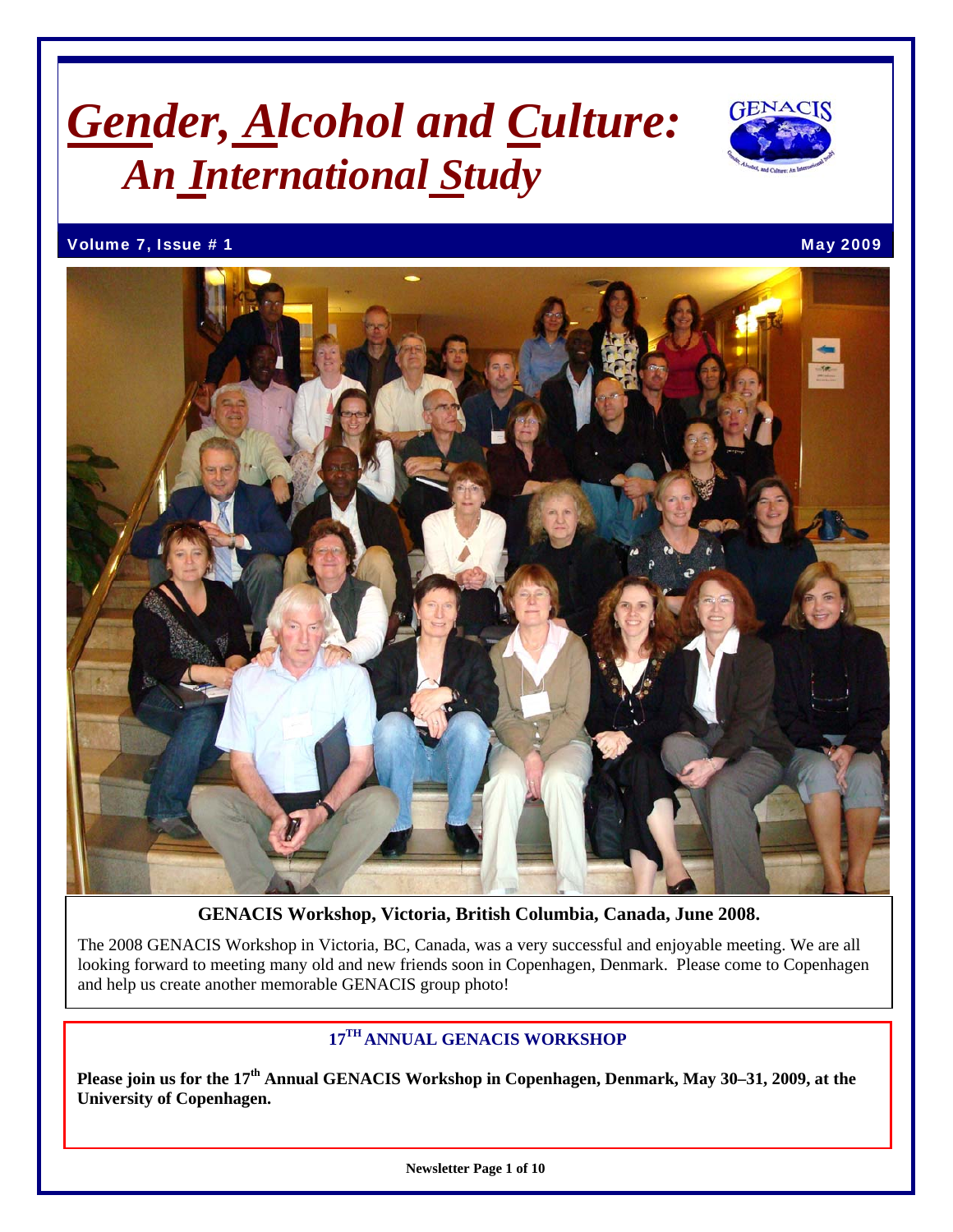

### **CONGRATULATIONS, PROFESSOR GMEL!**

Gerhard Gmel has been appointed as a Visiting Professor at the University of the West of England, Bristol, UK. The appointment is in recognition of his major contributions to alcohol research, in particular his work in GENACIS. He will give an inaugural lecture at UWE later this year. Gerhard's professorship was celebrated at the November 2008 R01 Consortium meeting in Kendal, England.



**MERRIE OLDE ENGLAND!** 

The semi-annual meeting of the GENACIS R01 Consortium was held in Kendal, England, in conjunction with the  $65<sup>th</sup>$  Alcohol Problems Research Symposium, November, 2008. Kim and Sharon are pictured taking a well-deserved break from the meetings. **THANK YOU, MOIRA AND MARTIN PLANT,** for your arrangements and hospitality!



**GENACIS Workshop in Victoria, BC, Canada, May 31 - June 1, 2008**

For more pictures of past GENACIS Workshops, please go to the GENACIS webpage **[\(http://www.med.und.nodak.edu/depts/irgga/](http://www.med.und.nodak.edu/depts/irgga/))**  and click on SLIDESHOWS on the sidebar.



### **DR. HERVÉ KUENDIG**

On March 3, 2009, Hervé Kuendig successfully defended his dissertation, "Empty Glasses and Broken Bones - Epidemiological Studies on Alcohol and Injuries Treated at an Emergency Department in Switzerland." He received his Ph.D. from the Karolinska Institute in Stockholm, Sweden. **Congratulations and best wishes, Hervé!**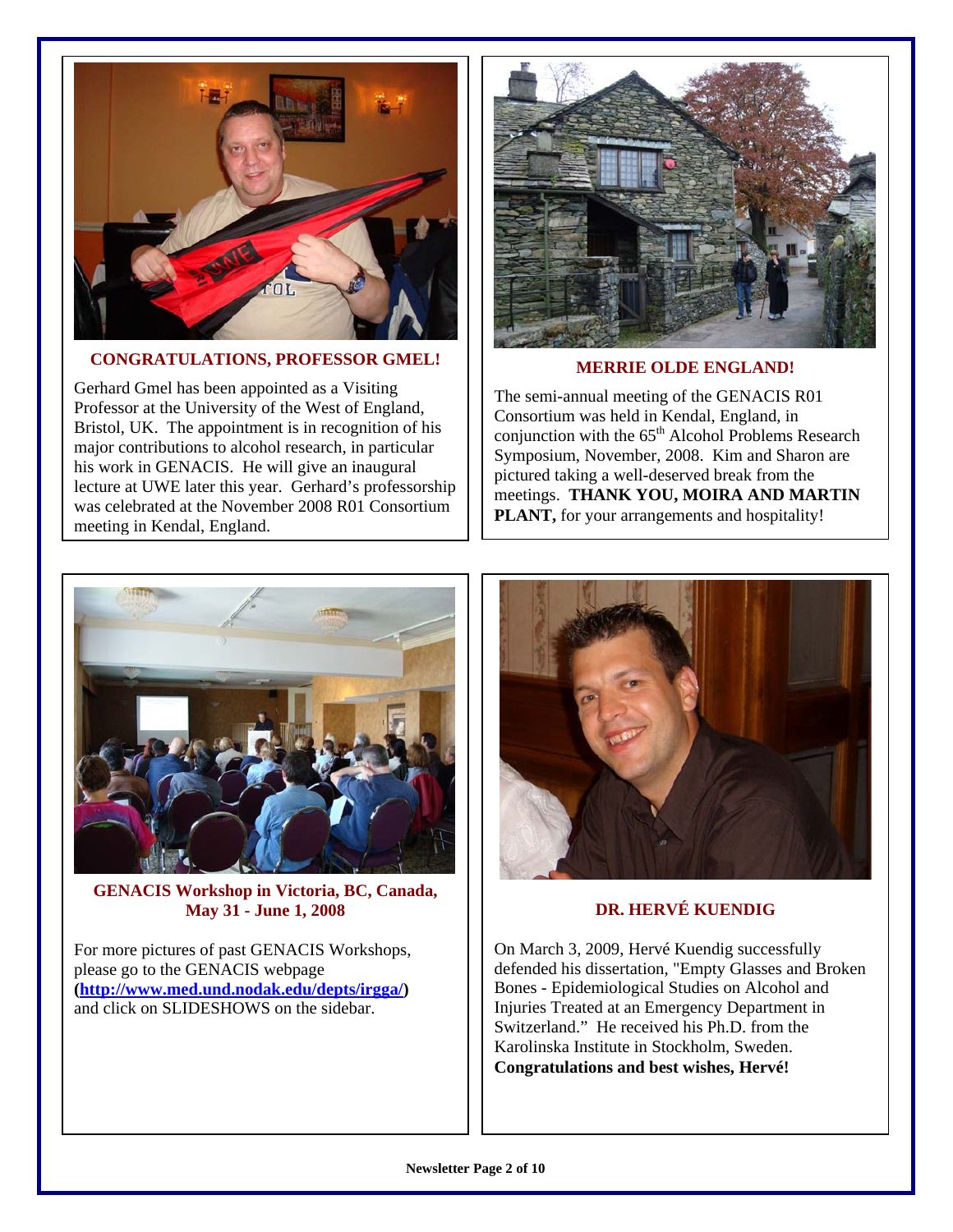

Co-editor Myriam Munné greets international singer Jose Jose while Sharon Wilsnack and Maristela Monteiro look on.

#### **PARTNER AGGRESSION BOOK LAUNCHED IN WASHINGTON, DC**

The publication of a major GENACIS book on alcohol and partner aggression in the Americas was celebrated on December 4, 2008, at the headquarters of the Pan American Health Organization in Washington, DC. Unhappy Hours: Alcohol and Partner Aggression in the Americas was edited by GENACIS members Kate Graham, Sharon Bernards, Myriam Munné, and Sharon Wilsnack. The book reports analyses of how people's drinking, both men's and women's, is associated with physical partner aggression, as both victim and perpetrator. Data came from GENACIS surveys in Argentina, Belize, Brazil, Canada, Costa Rica, Mexico, Nicaragua, Peru, United States, and Uruguay. Across all ten countries, drinking was associated with increased risks of physical partner aggression; this association was strongest among persons who consumed large quantities of alcohol on a drinking occasion.

The December 4 book launch was part of PAHO's observance of the International Day for the Elimination of Violence against Women. The program included remarks by PAHO Director Dr. Mirta Roses Periago and popular Mexican singer Jose Jose, as well as by the book's lead editor, Kate Graham, and Maristela Monteiro, Senior Advisor on Tobacco Control, Alcohol and Substance Abuse for PAHO. Maristela obtained PAHO funding for the book and coordinated the publication process. Other GENACIS members contributing to the book as chapter authors or co-authors were Julio Bejarano, Trinidad Caldera, Claudina Cayetano, Florence Kerr-Corrêa, Maria Lima, Raquel Magri, Marina Piazza, Martha Romero, and Adriana Tucci. A Spanish translation of the book will be published in 2009. Additional information about the book can be found at [http://www.paho.org/English/D/D\\_NewsletterI0109.asp](http://www.paho.org/English/D/D_NewsletterI0109.asp) .

Conder, Alcohol, and Culture: An International

#### **2009 GENACIS WORKSHOP FEATURES DEVELOPING COUNTRIES**

This year's GENACIS workshop in Copenhagen will feature presentations and panel discussions by members from countries in Africa, Asia, and Latin America. Conducting survey research in countries with fewer research resources poses special challenges but also offers special opportunities. Members will discuss their experiences conducting GENACIS surveys, challenges confronted, solutions discovered, and lessons learned for future research.

The workshop will include three panel presentations:

(1) Challenges and solutions in conducting surveys in developing countries, chaired by Raquel Magri and Myriam Munné, with Vivek Benegal, Akan Ibanga, Florence Kerr-Corrêa, Martha Romero, and Nazarius Tumwesigye.

(2) Conducting surveys in large countries with regional differences, chaired by Florence, with Akan, Martha, and Maria Lima.

(3) Impact of GENACIS surveys and findings in individual countries, chaired by Nazarius, with Vivek and Rogers Kasirye.

An additional presentation on small group research collaboration will be given by Martha, Vivek, and Julio Bejarano. These three members collaborated on a KBS paper using their own countries' GENACIS data on sexual assault and alcohol use. They will share their experiences and offer suggestions for other groups that wish to collaborate. We look forward to hearing and learning from all these presentations.

**Newsletter Page 3 of 10**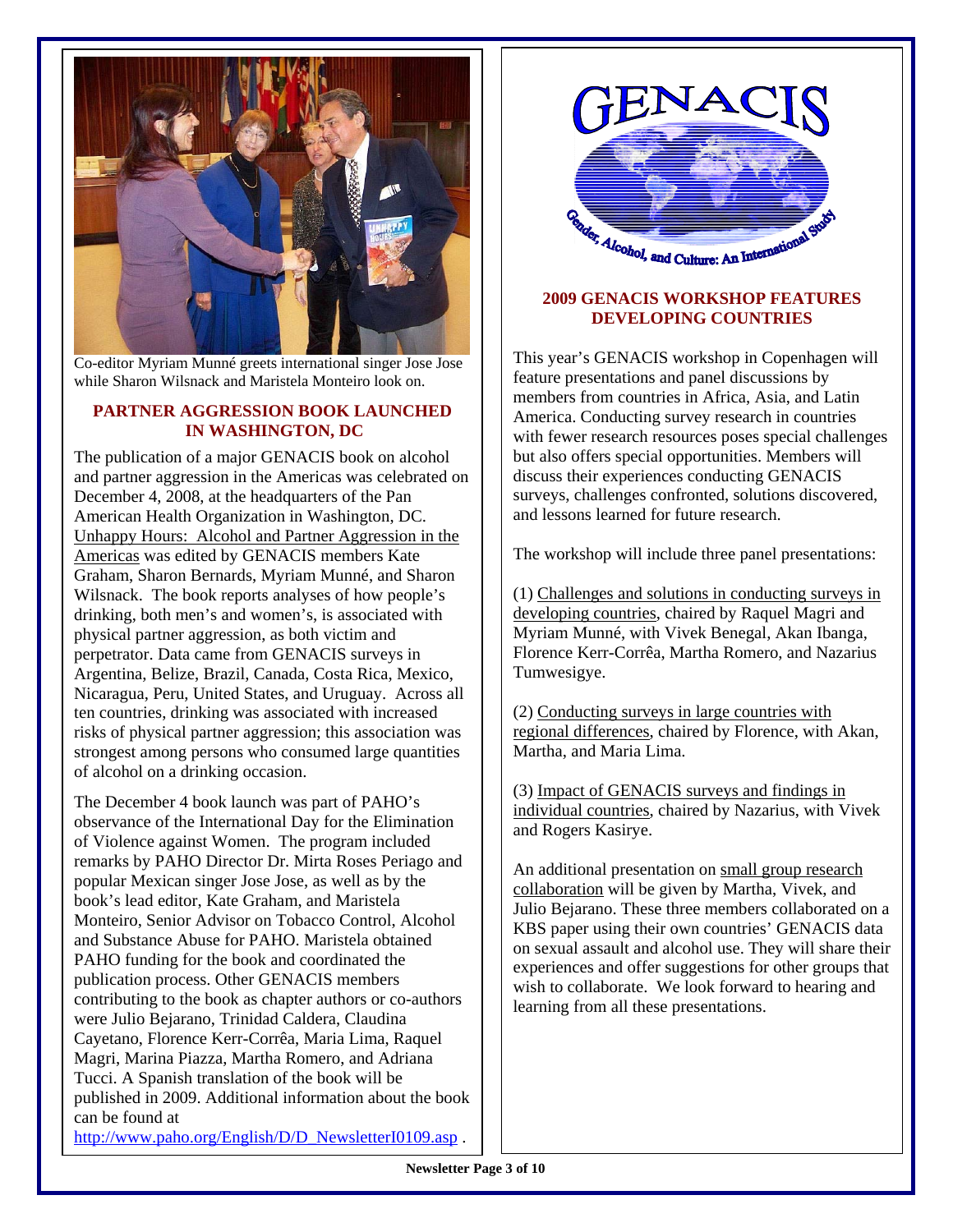

#### **GENACIS FINDINGS CONTRIBUTE TO REPORT ON ALCOHOL ABUSE IN UGANDA**

Rogers Kasirye coordinated the publication of the June 2008 report State of Alcohol Abuse in Uganda. The report includes findings from the Uganda GENACIS survey, directed by Nazarius Tumwesigye. In Copenhagen Rogers will present a KBS paper, "Drawing Lessons out of the GENACIS Study in Uganda: Lessons to Tackle Today." At the May 30-31 GENACIS workshop, Nazarius and Rogers will participate in a panel discussion about the impact of the GENACIS project on participating countries.

If you would like a copy of the report, please contact Rogers Kasirye at [kasiryer@yahoo.com](mailto:kasiryer@yahoo.com) or Arlinda Kristjanson at [akristja@medicine.nodak.edu](mailto:akristja@medicine.nodak.edu) .

# **PLEASE USE UPDATED ACKNOWLEDGEMENTS STATEMENT**

It is important that we all use the standard GENACIS acknowledgements statement in our publications, so that all major funding sources for the GENACIS project are accurately acknowledged. The acknowledgements statement was updated about one year ago, and the updated statement is on the UND GENACIS website. There is an MS Word version of the statement that can be copied directly from the website. You can access the statement through a link on the home page of the GENACIS website. There is also a link to a list of study directors and funding sources so that you can acknowledge these for each country used in your analyses.

If there are any questions about the acknowledgements statement, please contact Arlinda or Sharon.

# **GENACIS Acknowledgements Statement**

This [paper/report] is part of the project, Gender, Alcohol and Culture: An International Study (GENACIS). GENACIS is a collaborative international project affiliated with the Kettil Bruun Society for Social and Epidemiological Research on Alcohol, and coordinated by GENACIS partners from the University of North Dakota, the University of Southern Denmark, the Charité University Medicine Berlin, the Pan American Health Organization, and the Swiss Institute for the Prevention of Alcohol and Drug Problems. Support for aspects of the project comes from the World Health Organization, the Quality of Life and Management of Living Resources Programme of the European Commission (Concerted Action QLG4- CT-2001-0196), the U.S. National Institute on Alcohol Abuse and Alcoholism/National Institutes of Health (Grant Numbers R21 AA012941 and R01 AA015775), the German Federal Ministry of Health, the Pan American Health Organization, and Swiss national funds. Support for individual country surveys was provided by government agencies and other national sources. The study leaders and funding sources for data sets used in this report are: [COUNTRY, STUDY LEADER, FUNDING SOURCE].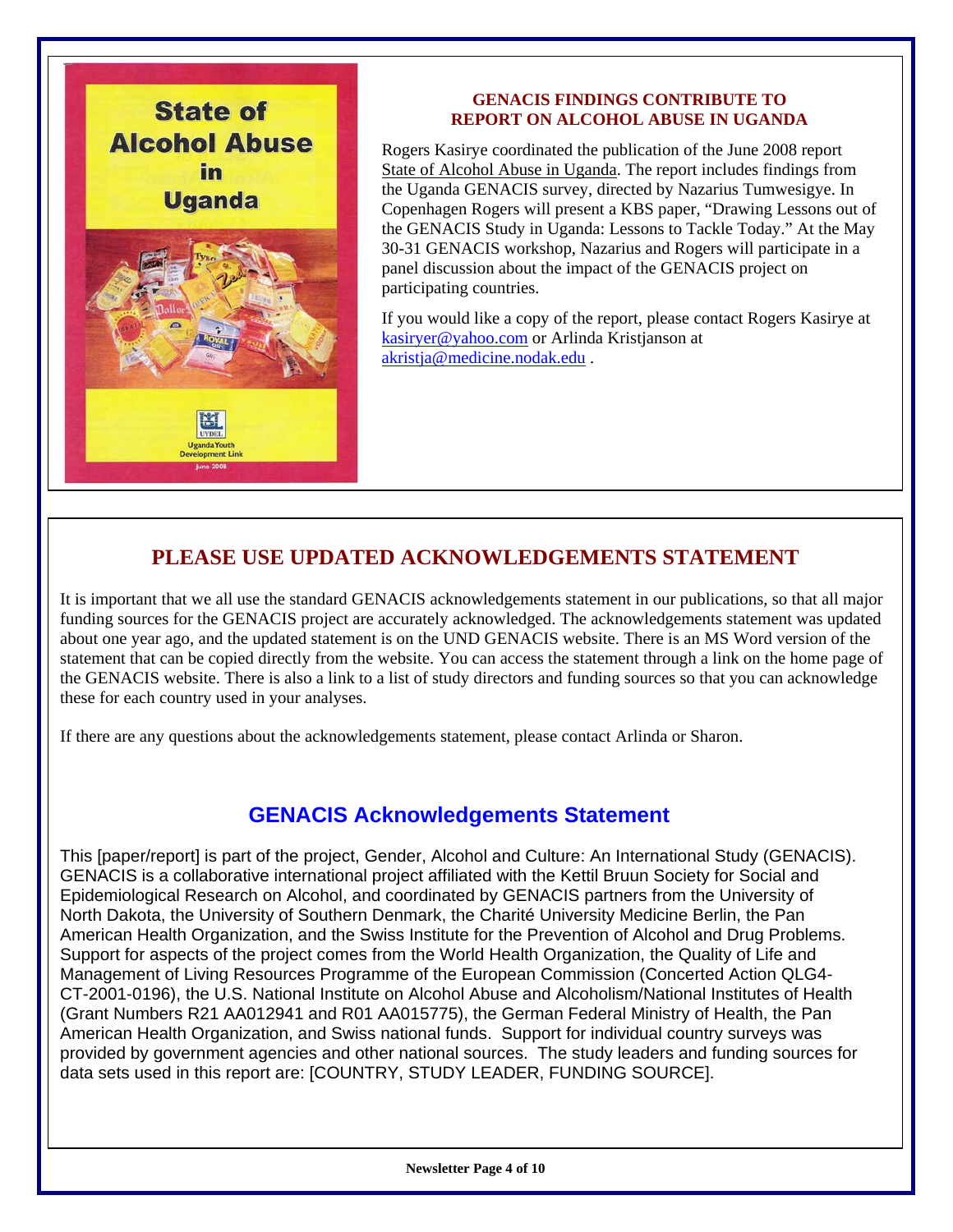#### **KBS PAPERS BY GENACIS MEMBERS**

GENACIS members will present a number of papers at KBS 2009. This list gives the titles and presentation times for papers authored or co-authored by GENACIS members. GENACIS members' names appear in bold type. Many of these papers use GENACIS data.

#### **MONDAY, JUNE 1:**

9:00 a.m. – 11:00 a.m.

Public drinking in city centers : A mixed methods approach. Florian Labhart, **Gerhard Gmel**

#### $11:30$  a.m.  $-1:00$  p.m.

I

Patterns of alcohol consumption and all-cause mortality from the 1984 and 1995 National Alcohol Surveys. William C. Kerr, **Thomas K. Greenfield, Jason Bond,** William Lapp, Jürgen Rehm

Lifetime heavy alcohol consumption and all-cause mortality from the 1995 National Alcohol Survey. **Thomas K. Greenfield,**  William C. Kerr, **Jason Bond,** Bill Lapp, Jürgen Rehm

How do I offend thee? Let me count the ways: Qualitative analyses of social overture-related aggression in commercial drinking establishments. **Kathryn Graham, Sharon Bernards**, Samantha Wells

Outcomes and sustainability of the Finnish community-based project PAKKA. **Marja Holmila**, Katariina Warpenius

#### $2:30$  p.m.  $-4:00$  p.m.

Gender and ethnic differences in reports of alcohol-related problems using Interactive Voice Response (IVR) versus Telephone (CATI) surveys: The 2005 National Alcohol Survey. Lorraine T. Midanik, **Thomas K. Greenfield** 

Alcohol and its relationship to chronic disease: Research, rhetoric and barriers to good advice. **Florence Kellner**, Janice Mann

Pubertal maturation, psycho-social development and substance use. Karen Offermans, **Ronald Knibbe**, Paul Lemmens, Rutger Engels

The relationship between alcohol use disorder, depression and childhood trauma among a Brazilian clinical sample. **Adriana Tucci, Florence Kerr-Corrêa,** Maria Lúcia Formigoni

#### 2:30 p.m. – 4:00 p.m. (continued)

What do drug-dependent parents in residential treatment tell about their kids? **Irmgard Vogt**, Nina Kuplewatzky, Jana Fritz

#### 4:30 p.m. – 6:00 p.m.

Adverse consequences of alcohol: Initial country-level results from the Genacis project. **Giora Rahav** 

Drink sluts, brats and immigrants as others: An analysis of media discourses on gender, alcohol and rape. Josefin Bernhardsson, **Alexandra Bogren** 

The diffusion of addiction to the field of MMORPGs. **Karin Helmersson Bergmark**, Anders Bergmark

#### **TUESDAY, JUNE 2:**

#### 8:30 a.m. – 10:30 a.m.

What are the research needs and priorities for policy making? **Robin Room**

Attitudes to alcohol policy in Ireland: A mandate for action? **Ann Hope**

#### $11:00$  a.m.  $-12:30$  p.m.

The ecology of college drinking: Revisiting the role of the campus environment in students' drinking patterns. Nancy Beauregard, **Andrée Demers**, Louis Gliksman

College alcohol control policies and students' alcohol consumption: A matter of exposure? **Andrée Demers**, Nancy Beauregard, Louis Gliksman

Constructing gender in Swedish press debate about alcohol 2000-2008: The role of biology in gender discourse. **Alexandra Bogren** 

#### $2:00 - 3:30$  p.m.

The effects of social roles on alcohol consumption: A circumstantial analysis. Catherine Paradis, **Andrée Demers**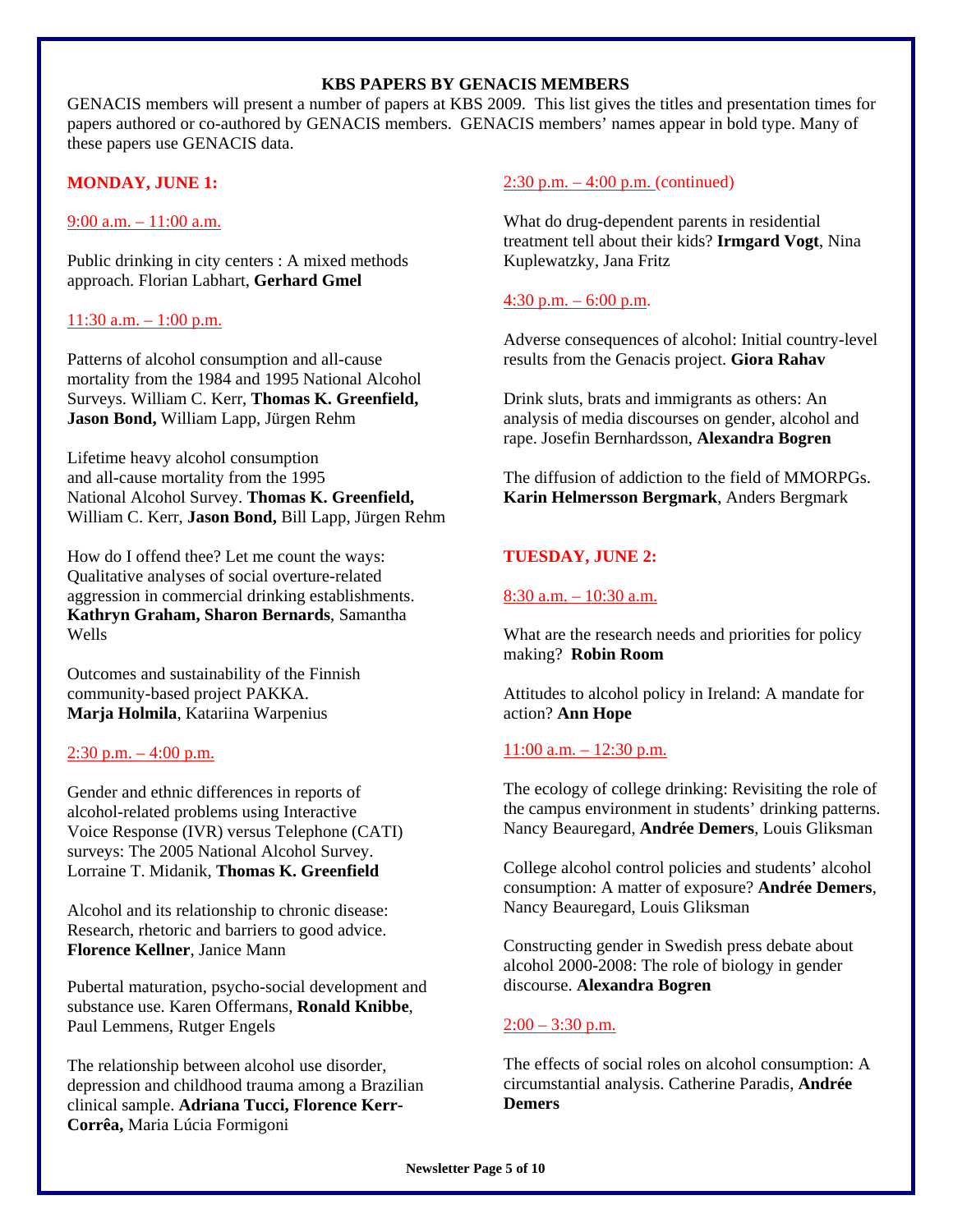#### **TUESDAY, JUNE 2:**

#### 2:00 – 3:30 p.m.(continued)

Not all housewives are desperate: Do characteristics of a society change the link between the number of social roles and alcohol use? **Sandra Kuntsche, Ronald Knibbe, Gerhard Gmel,** Emanuel Kuntsche

The association between patterns of women's daily occupations and alcohol consumption: A cluster analytic approach. Christina Andersson, Mona Eklund, Valter Sundh, Kajsa-Lena Thundal, **Fredrik Spak** 

Alcohol and other psychoactive substance use by junior high and high school students in a Brazilian university town. **Florence Kerr-Corrêa, Maria Lima,** Luzia Trinca, Maria Simão, José Bertolote

Adoption of therapeutic approaches that include family and network members of an alcohol or drug misusing relative: Does training make a difference? **Akanidomo Ibanga,** Alex Copello, Jim Orford, Lorna Templeton, Richard Velleman

#### **WEDNESDAY, JUNE 3:**

#### 9:00 a.m. – 10:30 a.m.

Age, period and cohort effects on binge drinking in Finland, 1968-2008. Janne Härkönen**, Pia Mäkelä** 

The new generation of older adults: Drinking patterns among Canadians aged 55 years and older. Pascale-Audrey Moriconi, **Louise Nadeau, Andrée Demers** 

Estimating drinks consumed from blood alcohol concentration. Cheryl J. Cherpitel**, Jason Bond,**  Yu Ye, **Robin Room** 

High prevalence of alcohol among patients admitted to hospital after injuries and accidents. Stig Tore Bogstrand, Per Trygve Normann, **Ingeborg Rossow**, Øivind Ekeberg

#### $11:00$  a.m.  $-12:30$  p.m.

Attributed alcohol harms in Australia: Prevalence and key correlates in the GENACIS study. **Paul Dietze, Sharon Matthews**, **Robin Room**, Tanya Chikritzhs, Damien Jolley

### 11:00 a.m. – 12:30 p.m. (continued)

Alcohol marketing polices in Sweden and the  $EU - A$ preliminary view. Jenny Cisneros Örnberg, **Robin Room** 

Drawing lessons out of the GENACIS study in Uganda, since 2004: Challenges to tackle today. **Kasirye Rogers**, Mutaawe Rogers

#### **Thursday, JUNE 4:**

#### 9:00 a.m. – 10:30 a.m.

Becoming uniform? Evidence on a closing cultural and gender gap in adolescent drinking. Emmanuel Kuntsche, **Sandra Kuntsche**, Bruce Simons-Morton et al.

Conceiving risk, divergent responses – Perspectives on the construction of risk of FASD in five countries. **Laurie Drabble, Nancy Poole, Raquel Magri, Nazarius Mbona Tumwesigye**, **Qing Li** 

#### $11:00$  a.m.  $-12:30$  p.m.

Characteristics of alcohol importers in the Nordic countries. **Ulrike Grittner**, Petri Huhtanen, Johan Svenson, **Sturla Nordlund, Kim Bloomfield** 

Reducing alcohol-related harm and social disorder in the university setting: A framework for evaluation. Kimberly Cousins, **Jennie Connor, Kypros Kypri** 

Danish alcohol policy, tax and the welfare state. **Sidsel Eriksen** 

Possessed by Bacchus — Intoxicants in antiquity. **Salme Ahlström** 

#### $2:00$  p.m.  $-3:30$  p.m.

Heavy drinking in Mexico City, Bangalore-India and San José-Costa Rica and its relationship with sexual abuse background. **Julio Bejarano, Martha Romero, Vivek Benegal,** Jorge Villatoro, Clara Fleiz

Alcohol and other drugs consumption during pregnancy in URUGUAY  $2<sup>nd</sup>$  study with biomarkers: Meconium and umbilical cord. **Raquel Magri,** Hugo Miguez, Monica Suarez, Joseph Jones, Rosemarie Rios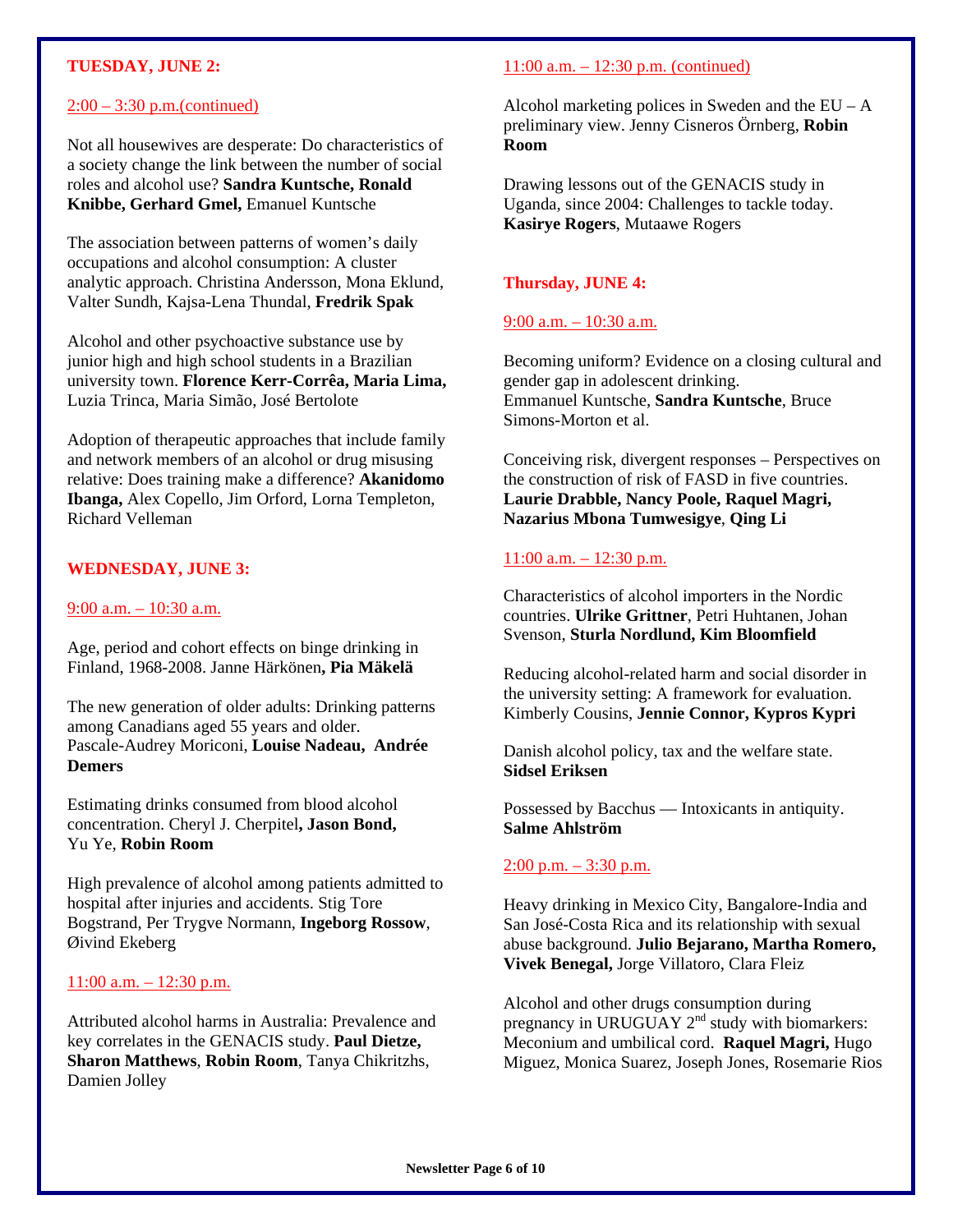#### **Thursday, JUNE 4:** 2:00 p.m. – 3:30 p.m.(continued):  $4:00$  p.m. – 5:30 p.m.(continued)

Polydrug use of patients seeking treatment in the outpatient sector in Switzerland: Situation over the last 13 years. **Mariana Astudillo,** Etienne Maffli

A training oriented approach to a customised alcohol treatment program. **Allaman Allamani**, Alberto Centurioni, Canio Lo muto, Carmen Lenci

Gender differences in AA attendance and measures McElduff, Daniel Barker associated with attending: A longitudinal study. Jane Witbrodt, **Jason Bond FRIDAY, JUNE 5:**

#### $\frac{4:00 \text{ p.m.} - 5:30 \text{ p.m.}}{9:00 - 11:00 \text{ a.m.}}$

The social location of intimate partner violence and the association with alcohol consumption. **Sharon Matthews Rogers Kasirye** 

On possible third party harms from parental drinking among adolescents. **Ingeborg Rossow** 

Alcopops, alcohol consumption and alcohol-related problems in a sample of German adolescents. **Ludwig Kraus**, Cornelia Metzner, Daniela Piontek

Does an increase in alcopops taxation affect the consumption of other alcoholic beverages? Stefanie Müller, Alexander Pabst, Daniela Piontek, **Ludwig Kraus** 

Effects of a restriction in pub trading hours on nighttime assaults in an Australian city: Preliminary analyses. **Kypros Kypri,** Craig Jones, Patrick

Uganda's drinking patterns compared with those of Nigeria and the UK. **Nazarius Mbona Tumwesigye**,

Drinking patterns and coronary heart disease risk in Latin America. **Maria Lima, Florence Kerr-Corrêa,**  Jürgen Rehm

Alcohol and assault: A comparative time series analysis. Robert Nash Parker, **Ann Hope,** Norman Giesbrecht

### **WEBSITES**

**IRGGA/GENACIS project:**  [\(http://www.med.und.nodak.edu/depts/irgga/\)](http://www.med.und.nodak.edu/depts/irgga/).

**GENACIS site at SIPA: [http://www.genacis.org](http://www.sfa-ispa.ch/genacis/intro.htm)**

**KBS website:**  <http://www.arg.org/kbs>

#### **GENACIS GROUP DINNER SATURDAY, MAY 30**

**We are in the process of finding a Copenhagen restaurant for our annual GENACIS group dinner. The dinner will be Saturday evening, and, as usual, it will be informal and financed "on-your-own." We will announce the location during the Saturday workshop. Please plan to attend.** 

#### **Important Reminder to Paper Authors**

Please remember that first authors of all GENACIS papers must send a draft of that paper, prior to submission for publication, to all survey leaders whose data are used in that paper. Survey leaders will have one month to review the paper and send any comments to the first author. Should any disagreements arise that cannot be resolved by the paper authors and survey directors, these should be brought to the GENACIS R01 Consortium for discussion. Significant disagreements may be mentioned in a footnote in the paper. Please review frequently these and other authorship guidelines, which are posted on the UND GENACIS website [\(http://www.med.und.nodak.edu/depts/irgga\)](http://www.med.und.nodak.edu/depts/irgga).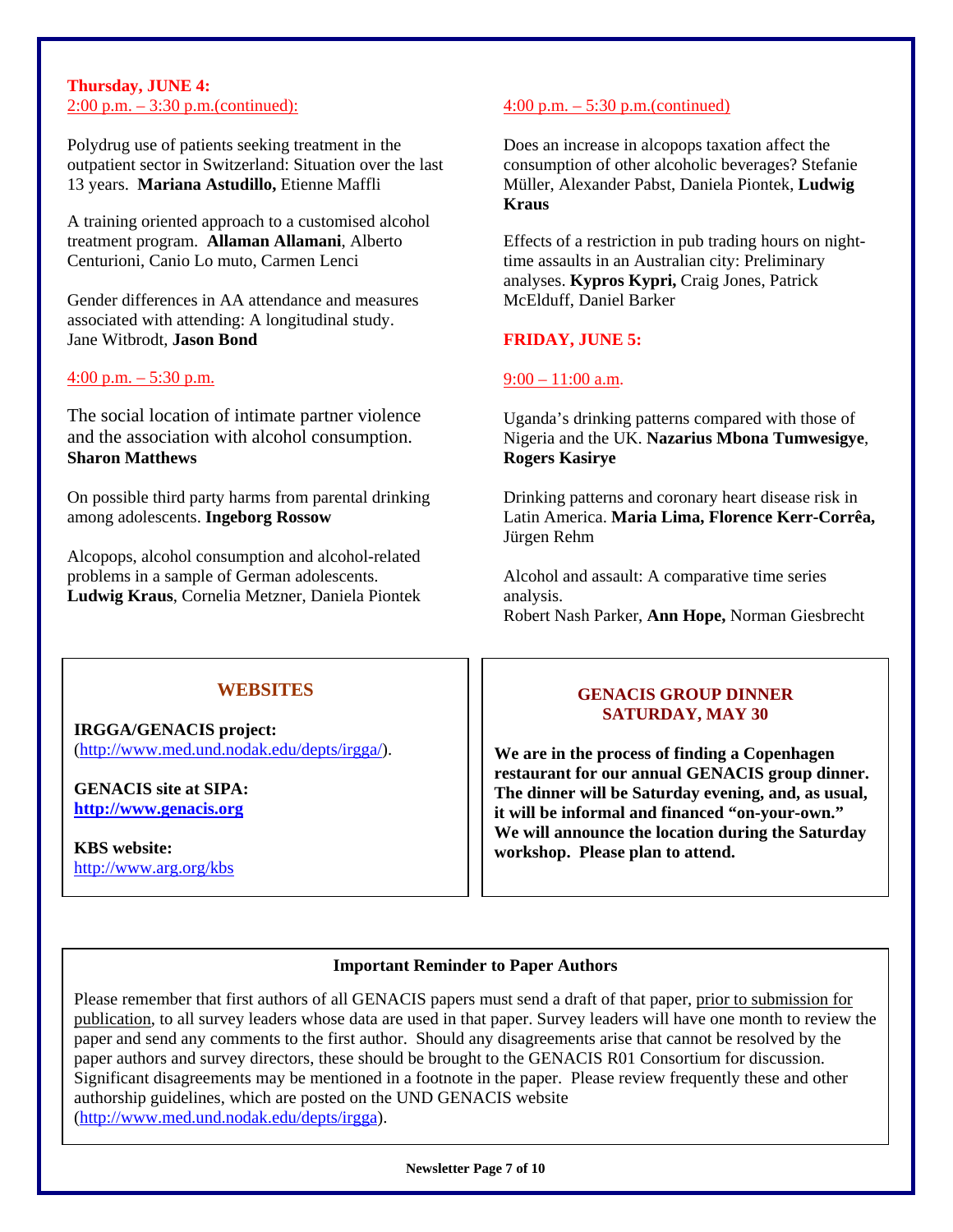

# **2009 GENACIS Workshop University of Copenhagen Copenhagen, Denmark**

**Preliminary Agenda** 

|                 | Saturday, May 30 - University of Copenhagen<br>Øster Farimagsgade 5, DK-1410 Copenhagen K<br><b>Center for Sundhed og Samfund</b><br>Room 2.1.12 (Building ["bygning"] 2, on $1st$ floor above ground level, in Room 12)                                                                                                                     |  |
|-----------------|----------------------------------------------------------------------------------------------------------------------------------------------------------------------------------------------------------------------------------------------------------------------------------------------------------------------------------------------|--|
| $14:00 - 15:30$ | <b>Plenary 1</b><br>Welcome, introductions, and announcements (Sharon Wilsnack)<br>SIPA database update (Sandra Kuntsche)<br>Small group GENACIS collaborations<br>(Martha Romero, Julio Bejarano, Vivek Benegal)                                                                                                                            |  |
| $15:30 - 16:00$ | <b>Coffee break</b>                                                                                                                                                                                                                                                                                                                          |  |
| $16:00 - 17:30$ | <b>Plenary 2:</b> Challenges and solutions in conducting surveys in developing<br>countries (Raquel Magri, Myriam Munné, Akan Ibanga, Florence Kerr-Corrêa,<br>Martha Romero, Nazarius Tumwesigye)                                                                                                                                           |  |
| $17:30 - 18:30$ | R01 Consortium, Advisory Committee, & Work Area Leaders                                                                                                                                                                                                                                                                                      |  |
| 19:00           | <b>GENACIS</b> group dinner<br>(restaurant to be announced)                                                                                                                                                                                                                                                                                  |  |
|                 | <b>Sunday, May 31</b><br>Room 2.1.12                                                                                                                                                                                                                                                                                                         |  |
| $09:00 - 10:30$ | <b>Plenary 3:</b> Conducting surveys in large countries with regional differences<br>(Florence Kerr-Corrêa, Akan Ibanga, Maria Lima, Martha Romero)                                                                                                                                                                                          |  |
| $10:30 - 11:00$ | <b>Coffee break</b>                                                                                                                                                                                                                                                                                                                          |  |
| $11:00 - 12:30$ | <b>Plenary 4:</b> Impact of GENACIS surveys and findings in individual countries<br>(Nazarius Tumwesigye, Vivek Benegal, Rogers Kasirye)                                                                                                                                                                                                     |  |
| $12:30 - 14:00$ | <b>Lunch break</b>                                                                                                                                                                                                                                                                                                                           |  |
| $14:00 - 16:00$ | <b>Concurrent Sessions</b><br>A. Conceiving risk, divergent responses – Perspectives on the construction<br>of risk of FASD in five countries (Laurie Drabble et al.)<br>B. "Temporal patterns in drinking" paper group (Pia Mäkelä et al.)<br>C. Informal social control group (Robin Room et al.)<br>D. Other paper groups/interest groups |  |
| $16:00 - 16:30$ | <b>Coffee break</b>                                                                                                                                                                                                                                                                                                                          |  |
| $16:30 - 17:30$ | <b>Plenary 4:</b> Wrap-up and future directions                                                                                                                                                                                                                                                                                              |  |
| $17:30 - 18:30$ | R01 Consortium (tentative)                                                                                                                                                                                                                                                                                                                   |  |
|                 | Tuesday, June 2 – University of Copenhagen                                                                                                                                                                                                                                                                                                   |  |
| $17:30 - 19:00$ | <b>IRGGA/GENACIS Plenary</b>                                                                                                                                                                                                                                                                                                                 |  |

**Newsletter Page 8 of 10**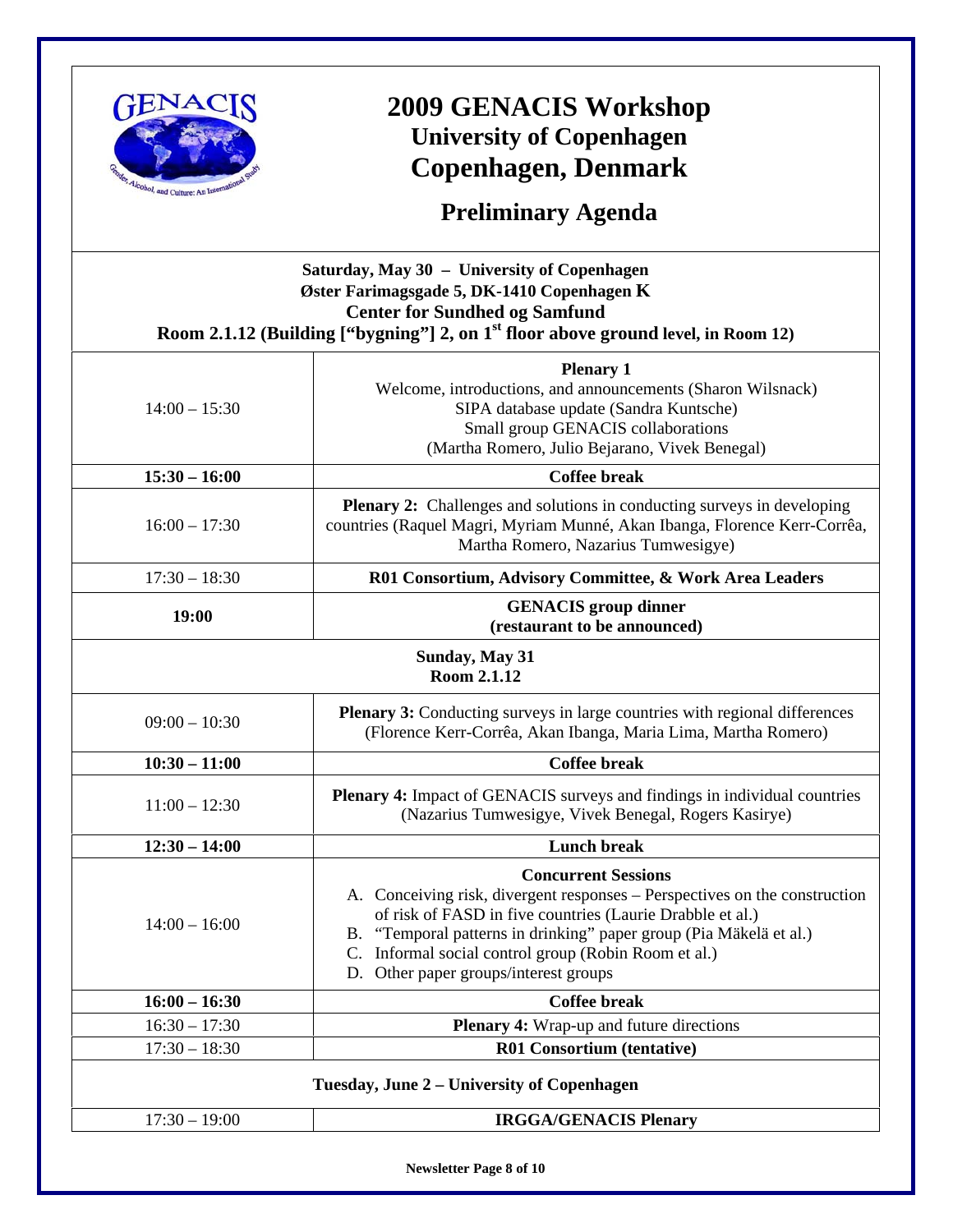

# **Key Points at Center for Sundhed og Samfund (CSS) and How to Decipher Room Numbers for GENACIS Workshop**

- **D = MAIN KBS SYMPOSIUM ENTRANCE, REGISTRATION OFFICE, AND ENTRANCE TO PARALLEL SESSIONS**
- **O = PLENARY SESSIONS (in "bygning" 34)**
- **L = DEPARTMENT OF SOCIOLOGY, where GENACIS R01 Consortium and Advisory Committee meetings take place Friday, May 29, and Saturday morning, May 30**

# **The GENACIS Workshop is in Room 2.1.12 (red arrow)**

# **Room numbers are coded in the following manner:**

- 1) The first number designates the building.
- 2) The second number (after the first decimal) designates the floor level (0=ground floor, 1 = first floor above ground level, 2 = second floor above ground level).
- 3) The third number (after the second decimal) designates the actual room number.

## Example: Room 2.1.12 is in building ("bygning") 2, on the 1<sup>st</sup> floor above ground level, **and in room 12.**

**Newsletter Page 9 of 10**